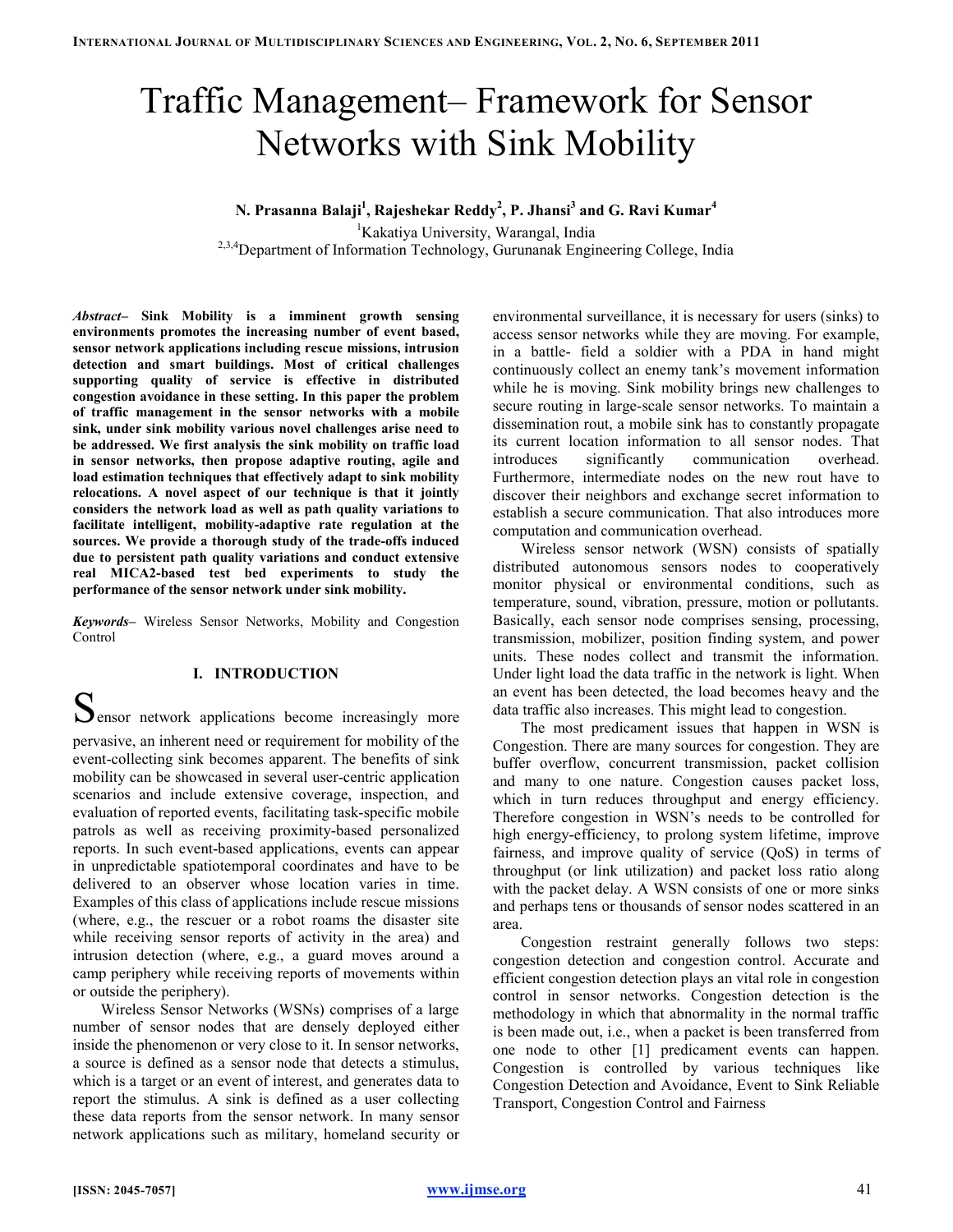## II. SENSOR NETWORKS

A sensor network is a group of specialized transducers with a communications infrastructure intended to monitor and record conditions at diverse locations. Commonly monitored parameters are temperature, humidity, pressure, wind direction and speed, illumination intensively, vibration intensity, sound intensity, power-line voltage, chemical concentrations, pollutant levels and vital body functions.

Potential applications of sensor networks include:

- 1. Industrial automation
- 2. Video surveillance
- 3. Traffic monitoring
- 4. Medical device monitoring
- 5. Air traffic control

#### A. Wireless Sensor Networking for Industrial Automation

Wirelessly networked sensors are ideal complements to sophisticated machinery, providing real-time signals for predictive maintenance, real time monitoring and precision instruments. For example, Meshscape system is ideally suited for industrial automation applications. Hardware modules are easily integrated with sensor and control devices and can be installed quickly and easily. The robust networking protocol provides redundant and scalable wireless mesh network

#### B. Wireless Sensor Network for Video Surveillance

In a video surveillance system, one of the biggest problems is minimizing the rate of communication between video sensors and the base station, where the images are aggregated and decisions are made. Information theory provides compression bounds that can be achieved. Video sensors observing the same area of interest have lot of common information to send to the base station. Such sources can be modeled as correlated random processes. The correlation among the sources can be exploited to compress the images generated by the sources or sensors.

Fig. 1 illustrates two sources modeled as two random variables  $X_1$  and  $X_2$  sending data to a common destination. The source information is encoded  $(U_1$  and  $U_2)$  in such a way as to minimize the overall rate (bits) spent in transmitting the input data to the destination. If we encode the sources in such a way that  $U_1 - X_1 - X_2 - U_2$  form a Markov chain is achieved. In a Markov chain only consecutive elements are directly correlated to each other, the other elements are correlated via the elements in between. For example,  $U_1$  and  $X_1$  are directly correlated, but  $U_1$  and  $X_2$  are only correlated via  $X_1$ . In other words, if the information content of  $X_1$  is removed from at least one of  $U_1$  or  $X_2$  they become uncorrelated. The above



Fig. 1. Two sources modeled

Markov chain implies that  $U_1$  does not have any information about  $X_2$  which is not present in  $X_1$ , and  $U_2$  does not have any information about  $X_1$  which is not present at  $X_2$ . It is previously shown that when we apply the above Markov chain to our system at hand, we get rid of the excessive rate, and we end up with the least possible sum rate.

#### C. Wireless Sensor Networks for Traffic Management

Sensor nodes detects vehicles by change in earth's magnetic field, transmit data to access point via radio. Access point reports to signal controller or TMC, low cost nonintrusive, flexible, easy to install.

#### III. CONGESTION CONTROL

#### A. Types of Congestion Control Schemes

Open Loop Congestion Control Schemes identifies traffic Filtering Schemes uses accept or reject rules and traffic Scheduling Schemes Closed Loop Congestion Control Schemes identifies Uni-Variable Feedback based schemes and Multi-Variable Feedback based schemes.

#### B. Congestion Metrics

- Average/Mean Queue Length
- Average number or percentage of lost/discarded packets
- Number of retransmitted packets those had to be sent again because of Transmitter's Timeout
- Average/Mean Delay in Packet Delivery

#### C. Congestion Control Strategies

- Congestion control by regulating admission of Packets/Cells
- Congestion control by regulating traffic based on traffic Type/traffic-rate (packet rate/cell rate/bit rate etc) analysis
- Congestion control by admission-time resource reservation
- Congestion control by threshold monitoring and message passing
- Congestion control by preferential restraint (in research stage)

By incremental deploy ability on the current Internet: Only sender needs modification; sender and receiver need modification, only router needs modification; sender, receiver and routers need modification. By the aspect of performance it aims to improve: high bandwidth-delay product networks; lossy-links; fairness, advantage to short flows; variable-rate links by the fairness criterion it uses: max-min, proportional, "minimum potential delay".

## D. Congestion Control Techniques

The congestion control techniques studied under the assumption of a static sink, mobility introduces a number of additional challenges: When the sink is moving, the rate of path reconfigurations becomes considerably higher compared to a static network. Modifying these routing techniques to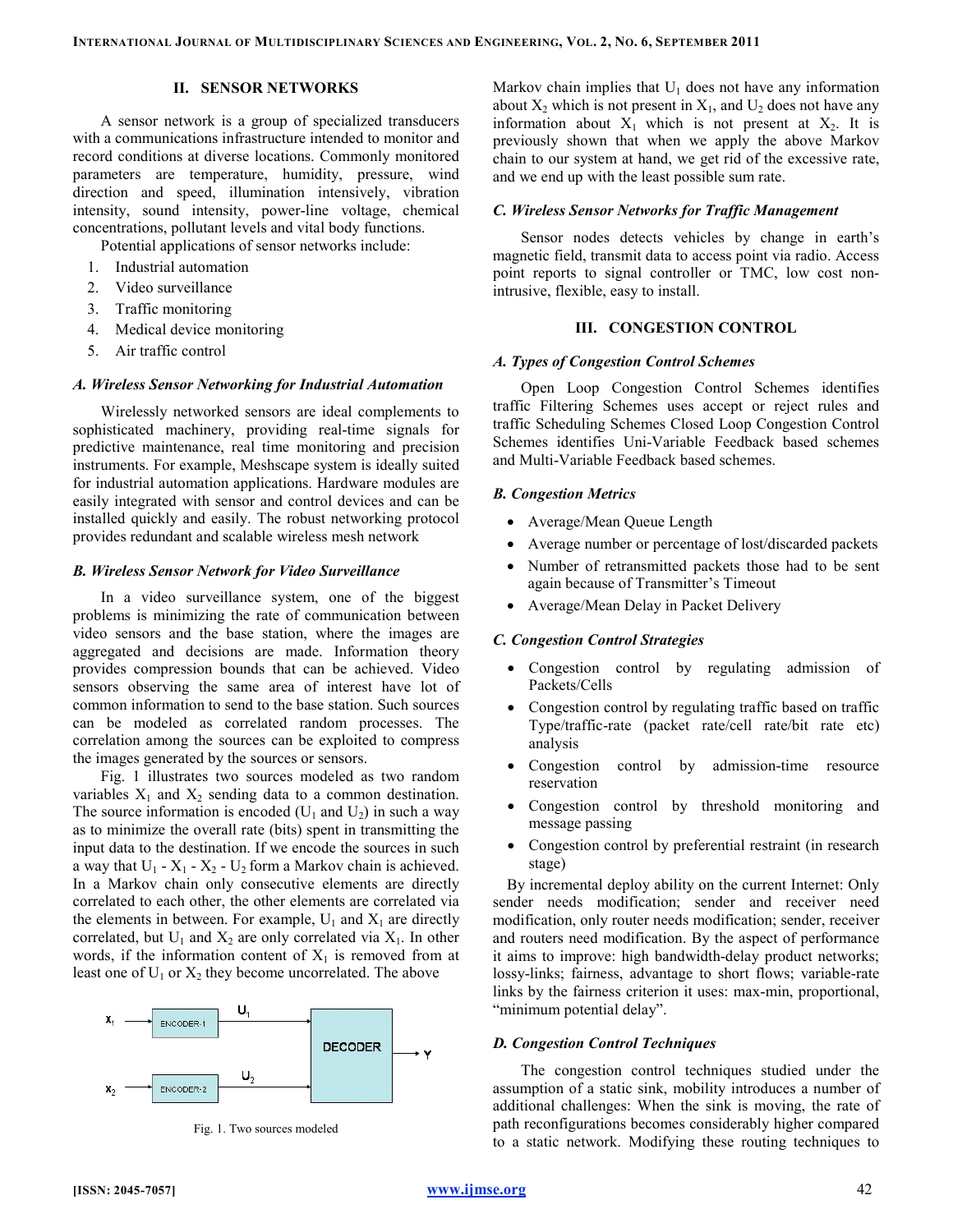efficiently accommodate sink relocations is a Non trivial task [8].

Path reconfigurations can result in sudden load changes along the paths. This may happen during a transition of the sink between areas with different node density and traffic redirected in a denser area may eventually result to increased contention. These effects call for load estimation techniques.

Throughout the sink's itinerary, alternating paths may experience considerable reliability fluctuations over small periods of time, in contrast to fixed networks, where significant changes are less likely to occur. With varying link, and consequently, varying path quality we are faced with an important trade-off: Packets injected during transient periods [9] of reduced path quality might unnecessarily detain critical channel resources before they are eventually lost.

In order to maintain mobile sink node in sensor networks fallowing are consider

1) Mobility-Aware Routing: Routes need to be established between the sources and the sink while it relocates in order to maintain reliable packet delivery. The two challenges that the routing scheme needs to address are

i) Keeping up with the high degree and often unpredictable movement of the sink

ii) Consider the variability of the link quality due to mobility

2) Collective Load Estimation: Load estimation technique that considers the observed conditions of nodes collectively in a region. By collectively considering the conditions in the regional proximity of the sink, can provide a more accurate indication of the current congestion condition.

Intelligent Rate Control to minimize the effects of mobility, we can instead exploit mobility to the benefit of traffic control by learning from previous theoretical analyses. The work has to be report through improvements attributed to mobility based on the premises of multiuser diversity [9].

## IV. DYNAMIC TRAFFIC CONTROL SYSTEM

## A. Dynamic Traffic Control System Based on Wireless Sensor Networks

Traffic control signal is a wireless sensor based preset gathers the traffic information and control the traffic flow (Fig. 2).



Fig. 2. Model of intersection

Model of intersection assume the right turn is always permitted in each direction there are two waiting queues including parking and running vehicles. The goal is to gather the information of incoming vehicles through wireless sensor networks and set phase time [4] dynamically.

#### B. Wireless Sensor Network for AST System Analysis

WSN based AST systems consist of a number of sensor nodes, several cluster head nodes and additional optional wireless router nodes that help with data aggregation and transmission via wireless multi-hop each cluster head node associates some sensor node to create its own subnet for AST implementation in a certain area of the specimen (Fig. 3). The monitoring and control of the WSN measurement system must be simultaneous with the AST loading facility. The next sections prove that this WSN framework could completely support low-power, multi-point, and heterogeneous operations with a distributed synchronization mechanism.

In order to design an efficient WSN system based AST, it is important to understand the critical parameters and design requirements [5] such as testing reliability, timeliness, scalability and energy efficiency.

## V. PROBLEM DEFINITION

Wireless sensor networks environment promotes sink mobility in an increasing number of event based applications like rescue missions, intrusion detection and smart building to avoid the most critical challenges towards quality of service is effective congestion avoidance. Problem of traffic management in the context of sensor networks with a mobile sink, which requires to solve sink mobility with agile as well as load estimation techniques.

#### A. Comparative Study

Sensor network applications become increasingly more pervasive, an inherent need or requirement for mobility of the event-collecting sink becomes apparent. The benefits of sink mobility can be showcased in several user centric application scenarios and include extensive coverage, inspection, and evaluation of reported events, facilitating task-specific mobile patrols as well as receiving proximity-based personalized reports. However, in such event-based applications, events can appear in unpredictable spatiotemporal coordinates and



Fig. 3. AST System Analysis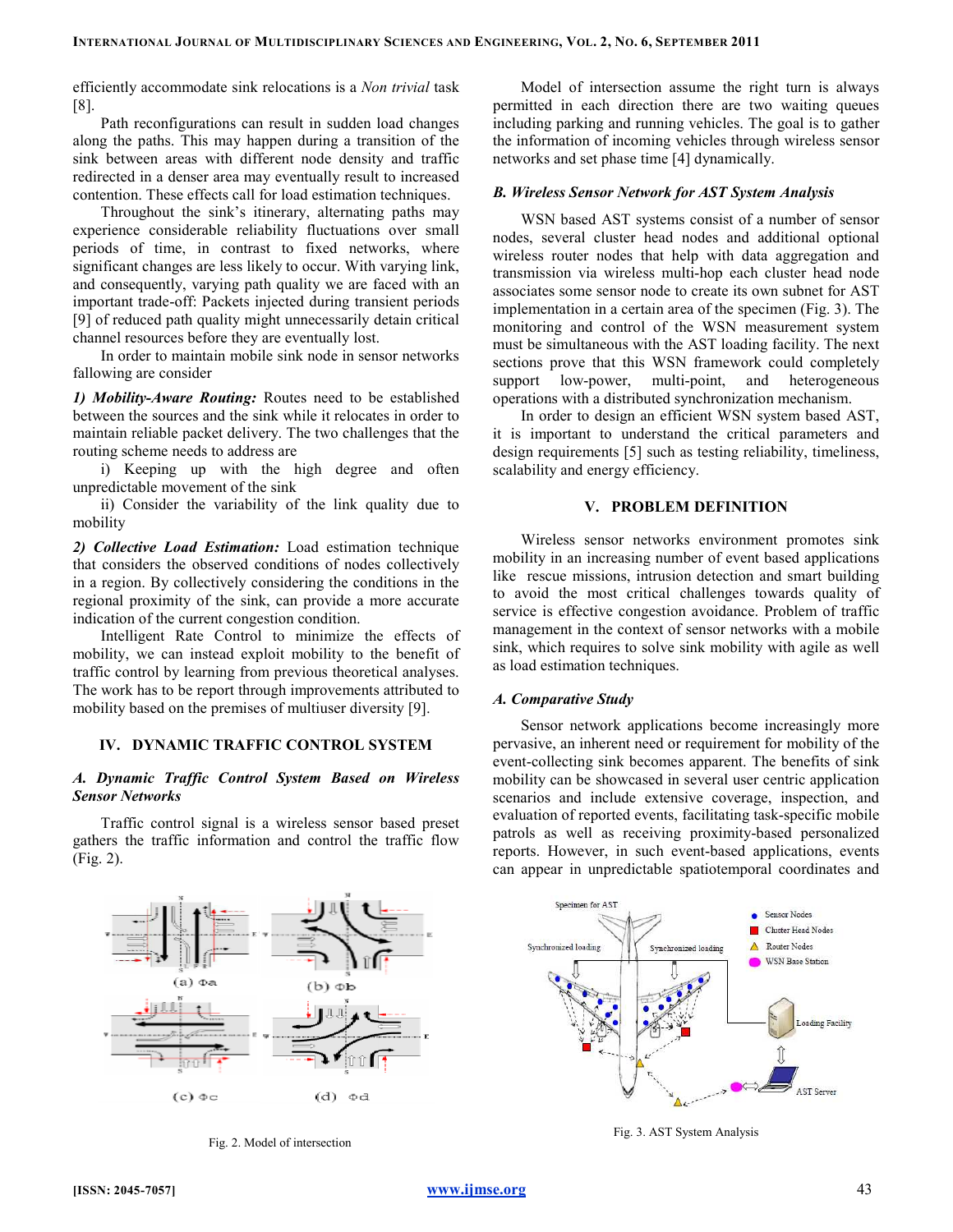have to be delivered to an observer whose location varies in time. Examples of these lass of applications include rescue missions (where, e.g., the rescuer or a robot roams the disaster site while receiving sensor reports of activity in the area) and intrusion detection (where, e.g., a guard moves around a camp periphery while receiving reports of movements within or outside the periphery).

In our proposed study identifies the problem of traffic management in the context of sensor networks with a mobile sink. Under sink mobility, various new challenges arise that need to be effectively addressed. Adaptation to sink mobility requires agile as well as effective load estimation techniques. We then propose adaptive routing as well as load estimation techniques that effectively adapt to sink relocations, a novel aspect of our approach is that it jointly considers the network load as well as path quality variations to facilitate intelligent, mobility-adaptive rate regulation at the sources. We provide a thorough study of the trade-offs induced due to persistent path quality variations and conduct extensive real MICA2 based test bed experiments to study the performance of the sensor network under sink mobility.

Sensor networks are tightly bound to congestion control. Additive Increase/Multiplicative Decrease (AIMD) has been widely used in real implementations. However, these techniques assumed a static sink. In such a case, local node conditions such as queue size were shown to be rather accurate congestion indications due to longer traffic persistence along a path. Unfortunately, this is not the case when path rate changes are higher. Furthermore, changes to the paths reliability is a consideration that has not been addressed in previous rate control schemes. We design a rate allocation technique implemented at the sources stemming from the intuitions of rate-limiting schemes [11] to avoid congestion. While securing congestion avoidance, we simultaneously attempt to distribute the available resources in a way that exploits beneficial sink locations.

## B. Load Estimation

Congestion is an artifact of the interferences between multiple nodes, potentially belonging to multiple flows. Thus, observing the traffic traversing a spatial region within which flows interfere can provide a better understanding of the congestion level in a dynamic environment. Extending this idea, when the sink moves, it can be expected to be within a region of its neighboring nodes (e.g. between two different locations along its itinerary) for sufficient time to allow information exchange that will allow us to better estimate the traffic conditions.

## VI. CONCLUSION

We have studied a set of techniques to address the challenges of congestion and rate allocation under the assumption of mobile sink, conduct the effects introduced by mobility and the need for explicit intelligent rate control. We provide a new wireless sensor routing and congestion control techniques to fast reliability which identifies the trade-off between global and local maximization with variant path quality aware rate allocation. Our analysis observes

throughout expose challenges pertaining to sink mobility and explains that our techniques can be applied in practice to achieve effective congestion avoidance and significantly improves the performance network utilization under sink mobility.

#### **REFERENCES**

- [1] Chen, X. Zhang, T. Berger, and S. B. Wicker, "An upper bound on the sum-rate distortion function and its corresponding rate allocation schemes for the CEO problem," IEEE Journal on Selected Areas in Communications: Special Issue on Sensor Networks, 2004.
- [2] Crossbow technology, http://www.xbow.com
- [3] M. Rahimi and R. Baer, Cyclops: Image sensing and Interpretation in Wireless Sensor Networks,ReferenceManual, www.cens.ucla.edu/~mhr/cyclops/cyclops.pdf
- [4] L. A. Klein, "Traffic parameter measurement technology evaluation". Proceedings of the IEEE-IEE Vehicle Navigation and Information Systems Conference, 1993, pp.529-533
- [5] Koubâa, A.; Alves, M.; and Tovar, E. IEEE 802.15.4: a Federating Communication Protocol for Time-Sensitive Wireless Sensor Networks. In Sensor Networks and Configurations: Fundamentals, Techniques, Platforms, and Experiments; Mahalik, N.P., Ed.; Springer-Verlag, GmbH.: Heidelberg, Germany, 2006.
- [6] OPNET, OPNET: Making Networks and Applications Perform. vol. 2006. OPNET: Bethesda, MD, USA, 2007.
- [7] C.T. Ee and R. Bajcsy, "Congestion Control and Fairnessfor Many-to-one Routing in Sensor Networks," in Proc. ACM Sensys, Nov. 2004.
- [8] Priority-based Congestion Control in Wireless Sensor Networks Chonggang Wang1, Kazem Sohraby1, Victor Lawrence2, Bo Li3, Yueming Hu4Proceedings of the IEEE
- [9] Congestion Avoidance Based on Lightweight Buffer Management in Sensor Networks Shigang Chen, Member, IEEE, and Na Yang.



Prof. N Prasanna Balaji, and Head IT has done his B.E in Computer science from Bharathidasan University, completed his M.Tech in IT (Part Time) with distinction from Punjab University Patiala, currently<br>pursuing Ph.D in the topic "Enterprise pursuing Ph.D in the topic Resource Planning" from Kakatiya University, Warangal.. He has 20+ years of teaching, training and Systems

Computerization. Mr. Balaji has worked as Associate Professor in CSE dept at Vignan Institute of technology & Science.At Infosys Campus Connect (two weeks residential December 2006) Programme and was recognized as one of the Best Teacher.

At Institute of Public Enterprise (IPE) he was the ERP-Incharge for Microsoft Business Solutions-Navision, and has organized a National level conference on "e-Customer Relationship Management" and three Management Development Programmes in "Recent Trends in Information Technology", two Management Development Programmes in Enterprise Resource Planning-Navission, and one Management Development Programme in Network Security for Public Sector executives. He is the co-editor for the proceedings of National level conference on "e-Customer Relationship Management". He has published and presented papers in National level Seminars and Journals.

His areas of interest are "Enterprise Resource Planning", Relational Database Management Design, Artificial Intelligence,